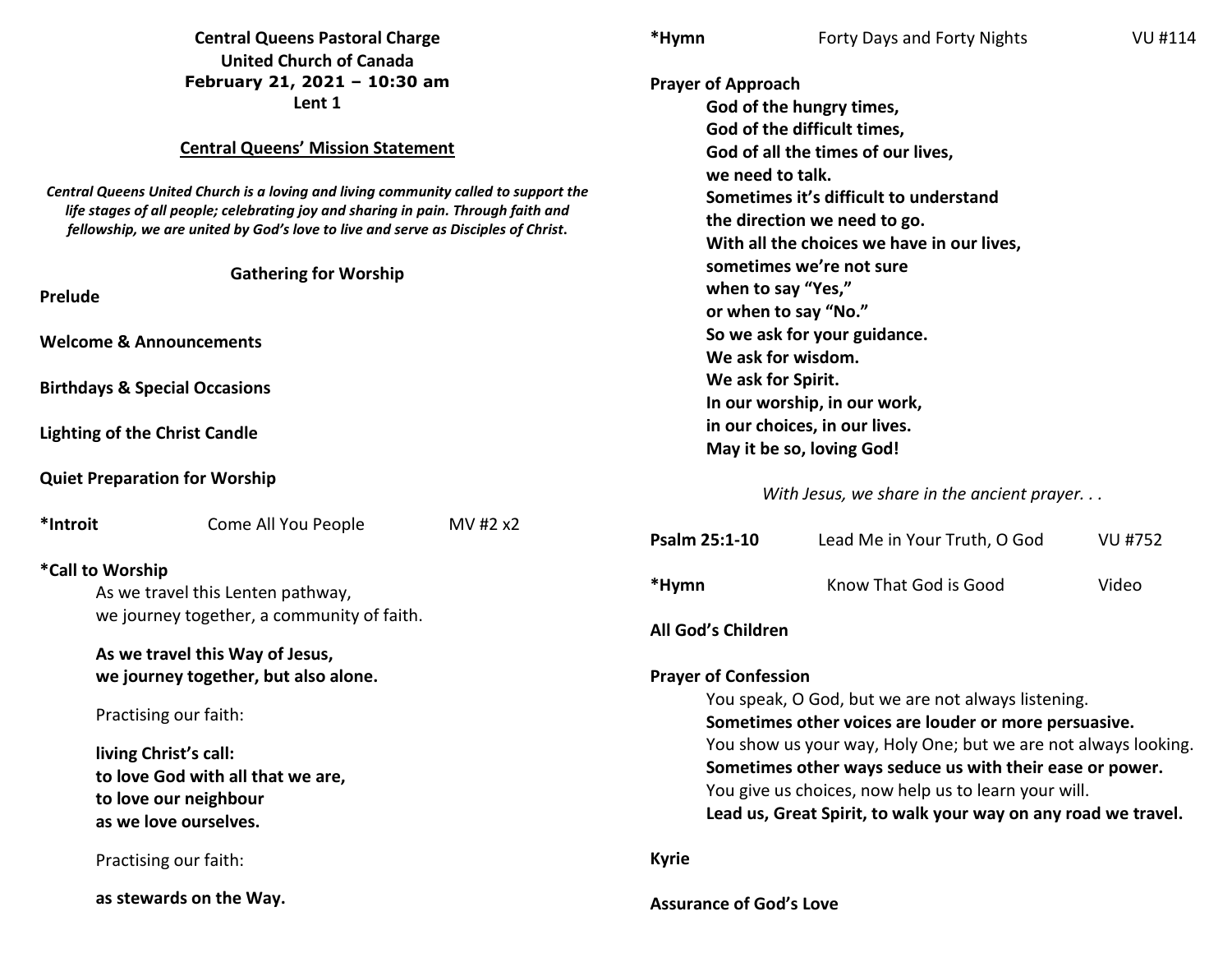| <b>Presentation of Our Gifts</b>       |                                              |                           | Let us go into God's world, practising our faith,<br>living Christ's call to love God with all that we are, |                               |  |
|----------------------------------------|----------------------------------------------|---------------------------|-------------------------------------------------------------------------------------------------------------|-------------------------------|--|
| <b>Offertory Invitation</b>            |                                              |                           | to love our neighbour                                                                                       |                               |  |
|                                        |                                              |                           | as we love ourselves.                                                                                       |                               |  |
| <b>Offertory</b>                       | Your Work, O God, Needs Many Hands           | <b>VU #537</b>            |                                                                                                             | Let us go into God's world    |  |
|                                        |                                              |                           |                                                                                                             | knowing we are never alone.   |  |
| *Presentation of Offering              |                                              |                           | Christ's peace,                                                                                             |                               |  |
|                                        |                                              |                           | the Creator's love,                                                                                         |                               |  |
| *Offertory Prayer                      |                                              |                           | and the breath of the Holy Spirit                                                                           |                               |  |
| We do not live on bread alone,         |                                              |                           | go with us.                                                                                                 |                               |  |
| but by your Word, loving God.          |                                              |                           | Amen!                                                                                                       |                               |  |
|                                        | May that Word fill our hearts and our hands, |                           |                                                                                                             |                               |  |
| all that we have, and all that we are, |                                              | <b>Choral Benediction</b> | Dance with the Spirit                                                                                       |                               |  |
|                                        | that it may be a blessing in your world.     |                           |                                                                                                             |                               |  |
| In Jesus' name, we ask it. Amen.       |                                              |                           | <b>Postlude</b>                                                                                             |                               |  |
|                                        |                                              |                           | * Please stand as you are able                                                                              |                               |  |
|                                        | <b>Listening for the Word</b>                |                           |                                                                                                             |                               |  |
|                                        |                                              |                           | <b>Ministers</b>                                                                                            | All of us                     |  |
| <b>Sacred Readings</b>                 |                                              |                           | Clergy                                                                                                      | <b>Rev Greg Davis</b>         |  |
| Genesis 9:8-17                         |                                              |                           | <b>Office Hours</b>                                                                                         | Tuesday, Wednesday & Thursday |  |
| Mark 1:9-15                            |                                              |                           |                                                                                                             | $9 am - 12 pm$                |  |
|                                        |                                              |                           | Office Phone                                                                                                | 902-964-2291                  |  |
| Anthem                                 |                                              |                           | Email                                                                                                       | minister@cquc.ca              |  |
| Sermon                                 |                                              |                           | <b>Ministry of Music</b>                                                                                    | <b>Kirk Neville</b>           |  |
|                                        |                                              |                           | Website                                                                                                     | https://cquc.ca/index.htm     |  |
|                                        | <b>Responding to the Word</b>                |                           | <b>Church Office</b>                                                                                        |                               |  |
|                                        |                                              |                           | <b>Office Hours</b>                                                                                         | Wednesday & Thursday          |  |
| <b>Pastoral Prayer</b>                 |                                              |                           |                                                                                                             | $9 am - 12 pm$                |  |
|                                        |                                              |                           | Phone                                                                                                       | 902-964-2221                  |  |
| *Hymn                                  | Called by Earth and Sky                      | MV #135                   | Email                                                                                                       | office@cquc.ca                |  |
| *Blessing                              |                                              |                           | Warm Welcome to All - We are glad you are here as a visitor, a seeker,                                      |                               |  |
| As we travel this Lenten pathway,      |                                              |                           | someone looking for a new church home, or as a regular worshiper.                                           |                               |  |
|                                        | we journey together, a community of faith.   |                           |                                                                                                             |                               |  |
|                                        |                                              |                           | Today's Bulletins are in loving memory of Denis Lajeunesse. Lovingly                                        |                               |  |
| As we travel this Way of Jesus,        |                                              |                           | remembered by Lois and Family. Bulletins are also placed in loving                                          |                               |  |
| we journey together, but also alone.   |                                              |                           | memory of father, Harold Rackham. Lovingly remembered by Blair, Karla,<br>Mary and families.                |                               |  |